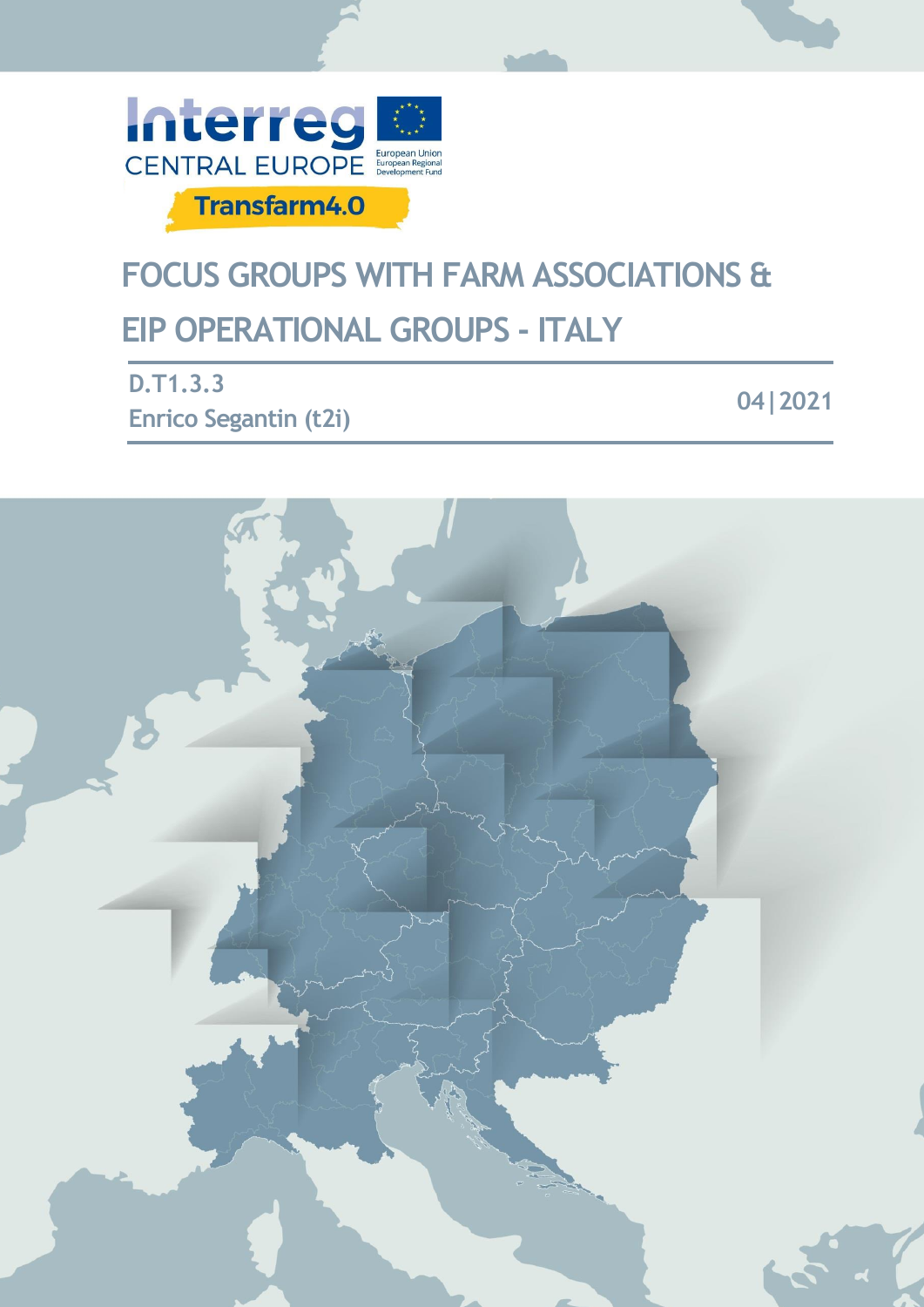



## **Contents**

| Farmers Associations to be contacted and Relevant EIP-Agri Operational Groups 3 |  |
|---------------------------------------------------------------------------------|--|
| <b>C. RESULTS</b>                                                               |  |
|                                                                                 |  |
|                                                                                 |  |
|                                                                                 |  |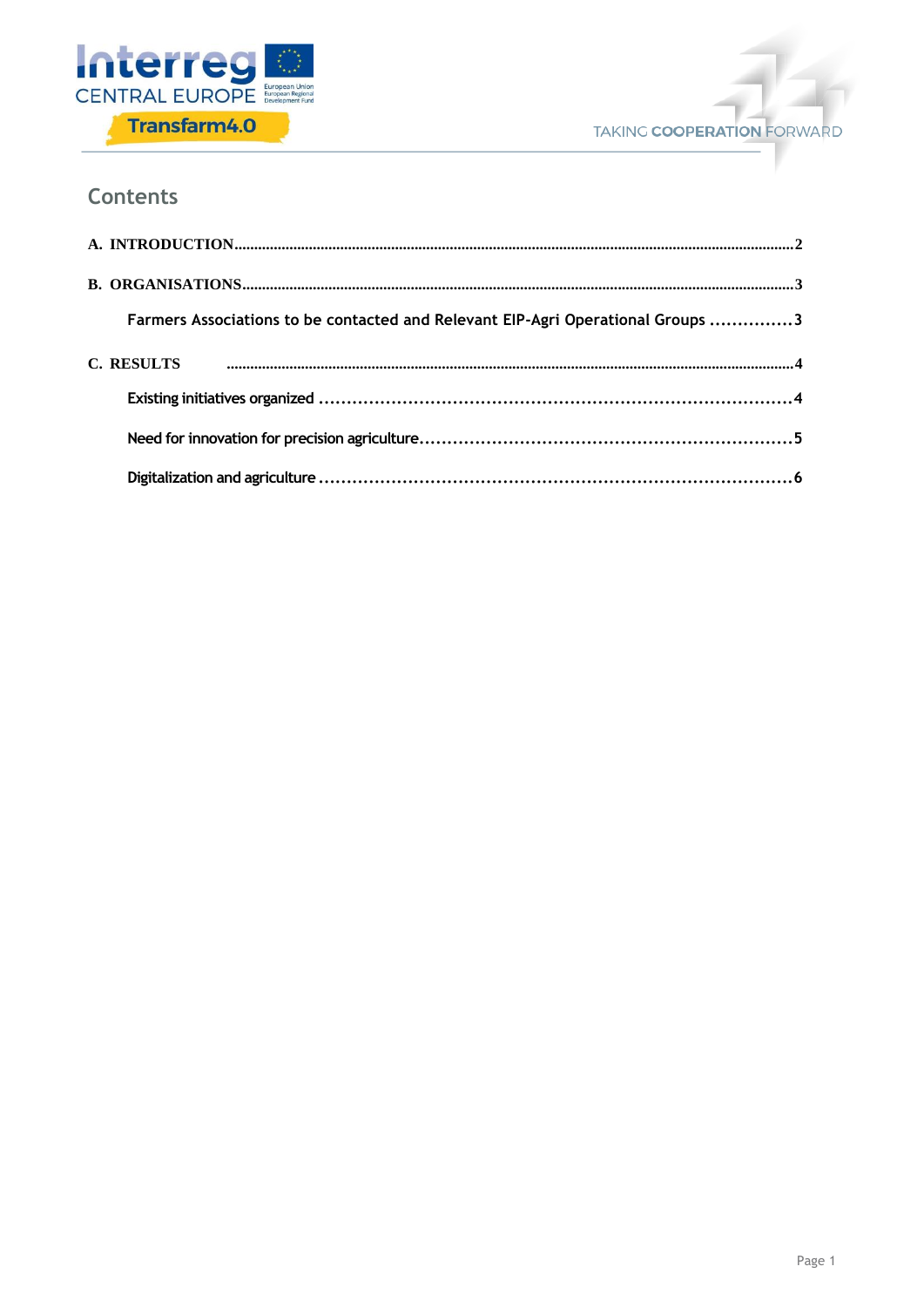



# <span id="page-2-0"></span>**A.Introduction**

The aim of this task is to interview representatives of farms associations and EIP operational groups and learn how tech trajectories of PF are influencing them and how they could be led to catch the farmers needing.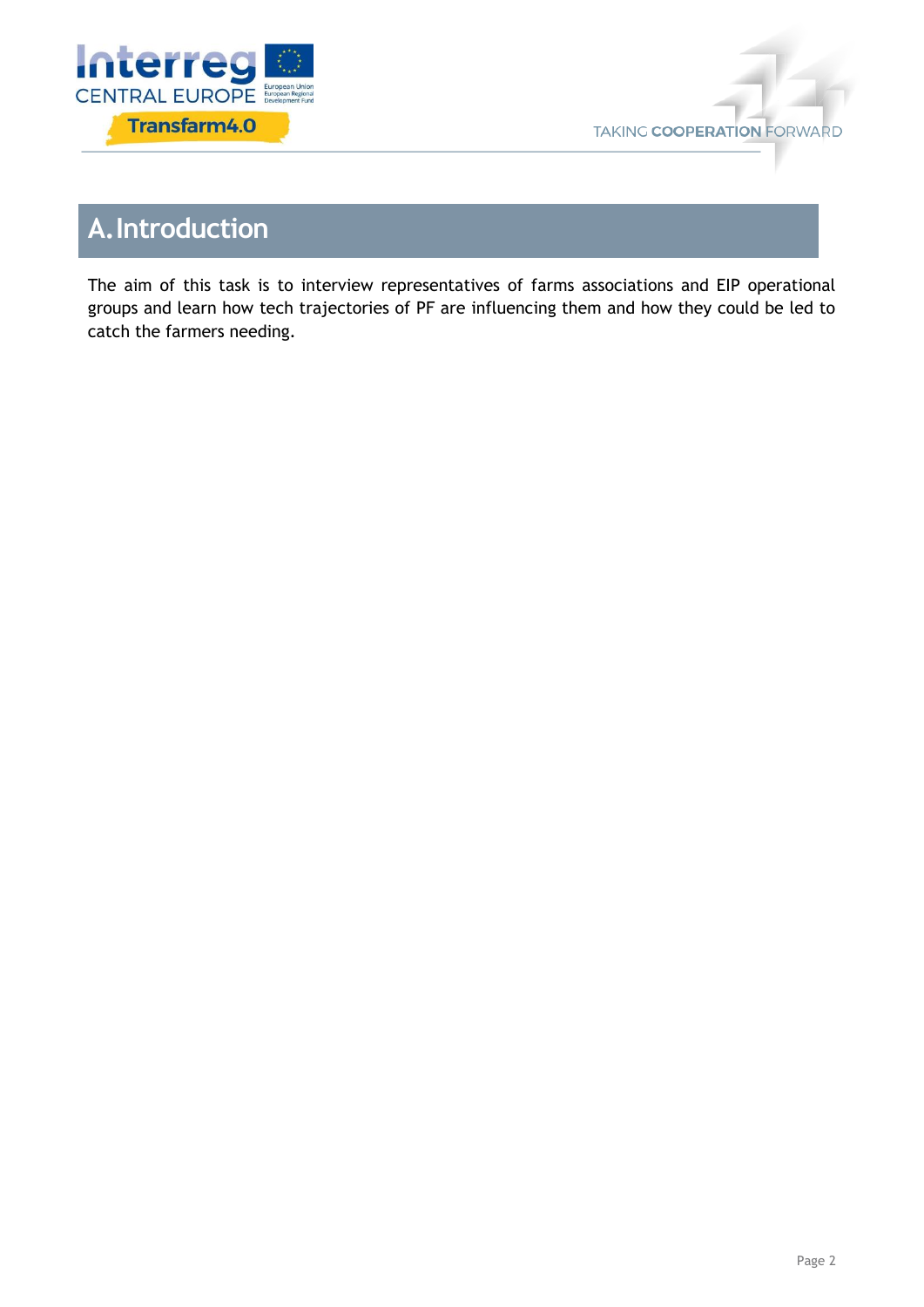



## <span id="page-3-0"></span>**B.Organisations**

<span id="page-3-1"></span>**Farmers Associations to be contacted and Relevant EIP-Agri Operational Groups**

We interviewed some representatives of trade associations in the provinces of Rovigo and Verona. In particular

Dr. Gabriele Panziera, Green Company in Verona, a company that deals with training for Coldiretti Verona. Coldiretti is the main organization of agricultural entrepreneurs in Italy and in Europe. A social force that values agriculture as an economic, human and environmental resource. Coldiretti is the reference of the absolute majority of agricultural enterprises in the province of Verona. A social force present throughout the territory with 15 offices in the area and more than 60 contact details.

Dr.ssa Ilaria Paparella, representative of the female entrepreneurs group of Coldiretti Rovigo, a trade union organization representing people and companies operating in agriculture, related activities and agri-food. Coldiretti Rovigo competes and is part, despite its clear legal and patrimonial autonomy, of the Coldiretti National Confederation to which it adheres with the commitment to the confederal unity. It coordinates and pays political and organizational observance to the statute of the National Confederation and to the directives deriving from it.

Dr. Andrea Ruzzante, representative of Campagna Amica, Promoted by Coldiretti, the Campagna Amica Foundation was founded in 2008 to carry out initiatives aimed at fully expressing the value and dignity of Italian agriculture, highlighting its key role in protecting the environment, of the territory, traditions and culture, health, food safety, equity, access to food at a fair price, social aggregation and work.

Dr. Stefano Casalini, president of Confagricoltura Rovigo, Confagricoltura Rovigo is the only agricultural union organization with a general vocation existing in the province and that is the one that, through the unions that constitute it, represents employers such as owners and renters in economy, self-employed workers such as direct farm owners and tenants, as well as owners of leased land. Furthermore - in the context of employers - it has a significant importance since the hiring of labour, in the vast majority of cases, is carried out by our associated companies.

Dr. Claudio Previatello, president of ANGA Confagricoltura (Association for young entrepreneurs in agricultura)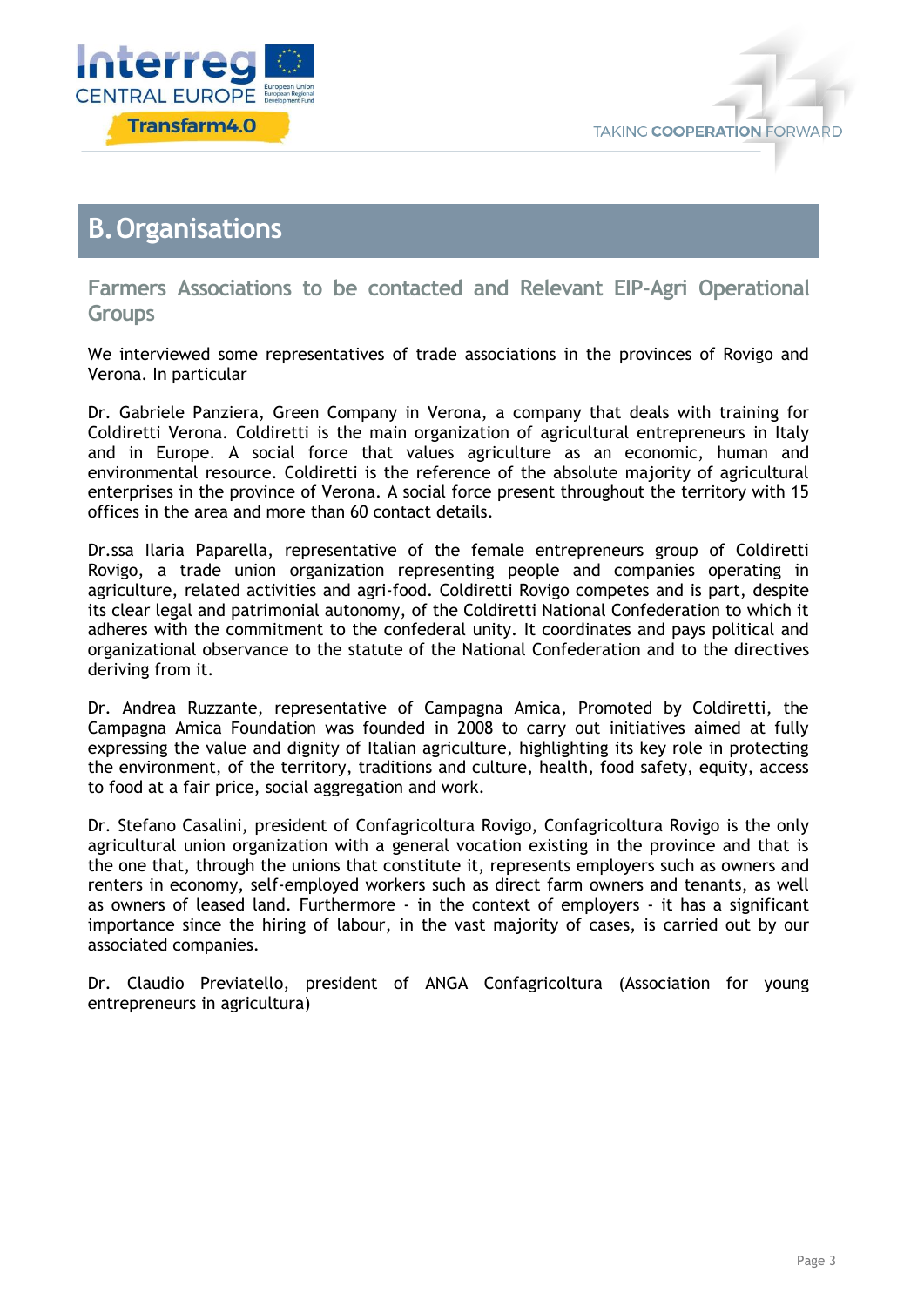



## <span id="page-4-0"></span>**C.Results**

### <span id="page-4-1"></span>**Existing initiatives organized**

Are there any initiatives organized by farmers' organizations / trade associations / groups on the topic of precision farming?

Being of national importance Coldiretti and Confagricoltura look very carefully at the issues of innovation and in particular the development of precision agriculture, which can also be achieved with significant economic investments and updating human capital. It is no coincidence that Dr. Panziera, who coordinates the training area, notes that the occasion of the pandemic has also brought farmers 'in the classroom' who would hardly have moved into a traditional training room. The positive change therefore makes it possible to reach a greater audience even with themes that are no longer niche. The farmer is also reached with ad hoc awareness events and with a differentiated involvement strategy. Online training helps to provide skills that are greatly appreciated on these issues.

The associations also involve related movements, eg. Women-enterprise and Youngenterprise.

Currently, there are various educational initiatives organized by trade associations that provide for the presentation of new technologies available to agriculture 4.0 and promote the exchange of ideas and knowledge also through the presentation of companies that already use this technology.

Are you involved in them or do you organize them? We are involved as associates and directly in the field through the use of certain technologies such as drones and weather stations.

How do you involve farmers? Currently, honestly speaking, it is difficult to involve farmers, let's say "old-fashioned" but there is fertile ground with young farmers (ANGA, to name an association) and above all with subcontractors. The best method to involve these categories remains that of the field test in order to show the potential of these technologies.

How do you think a farmer wants to get involved? We think that we must leverage above all the sustainability and profitability of precision agriculture, insisting on growth and earnings prospects and best practices "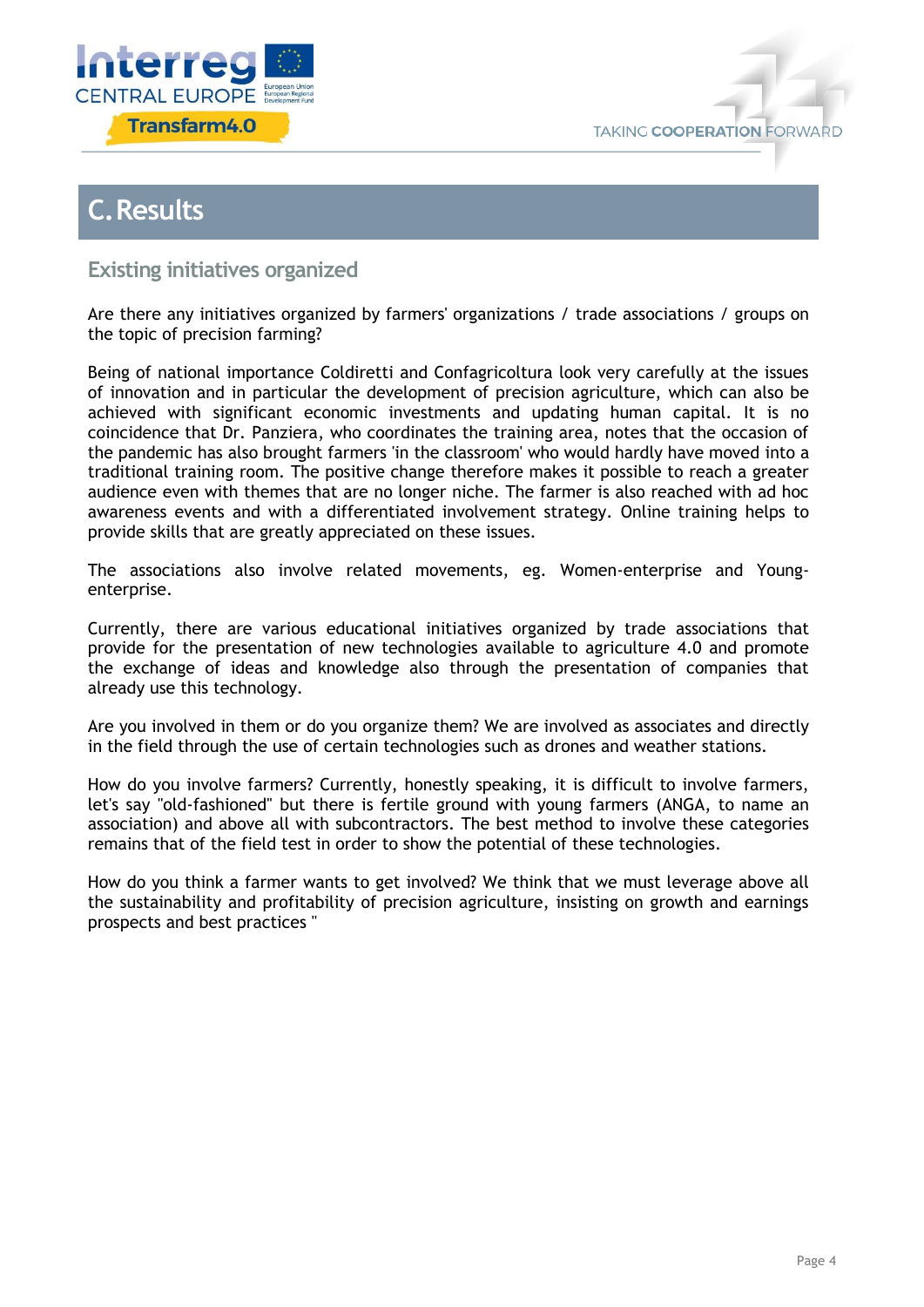



#### <span id="page-5-0"></span>**Need for innovation for precision agriculture**

What are the major technological needs identified?

One above all, the infrastructure. It is necessary to create a real network of data, information accessible and usable. Then the technological skills of the operators, availability of stable electricity supply, intuitive software.

The most sensitive companies ask to be on the crest of the wave and super updated: there is a great need for information and involvement in updating initiatives on the latest news.

For example, he tells of experiences for irrigation rolls, which are controlled by the mobile phone.

We know start-ups that carry out the management of precision farming, eg. On precision irrigation through the app.

In the next period, Dr. Panziera notes that the association carries out various activities on biodiversity issues and expects it to be significantly increased in the near future.

Other needs identified are the development of organic farming techniques with a decisive reduction in the chemical impact, with a marked enhancement of environmental sustainability.

In his opinion, the issue of sustainability, biodiversity and at the same time also the aspects relating to the market will be a driving force for the developments that are on the way.

What horizons are we going to intercept in the coming years?

Precision agriculture in its essence serves above all to optimize resources and reduce waste. We will face a reduction of natural resources in the face of a continuous increase in demand linked to a constantly growing population, climate changes that veer towards drought years and European policies to reduce the use of chemical pesticides and fertilizers. With this premise, it is clear that a savings-oriented approach is the only strategy: precision agriculture provides an answer to this need. Then there will be problems of energy supply, the need to optimize resources, safety at work.

What needs have changed in the world of agriculture and in particular at the technological level?

Need for speed and precision, agricultural vehicles must be powerful and accurate in their movements and facilitate the operator who is less and less "in the field". Another problem is the water resource which must be managed in an exact and economical way

What technological improvements are farmers looking for?

Work facilitation: then we look at the robotization of the sector with electric tractors managed by software and instruments that tell the farmer when to intervene with irrigation and fertilizers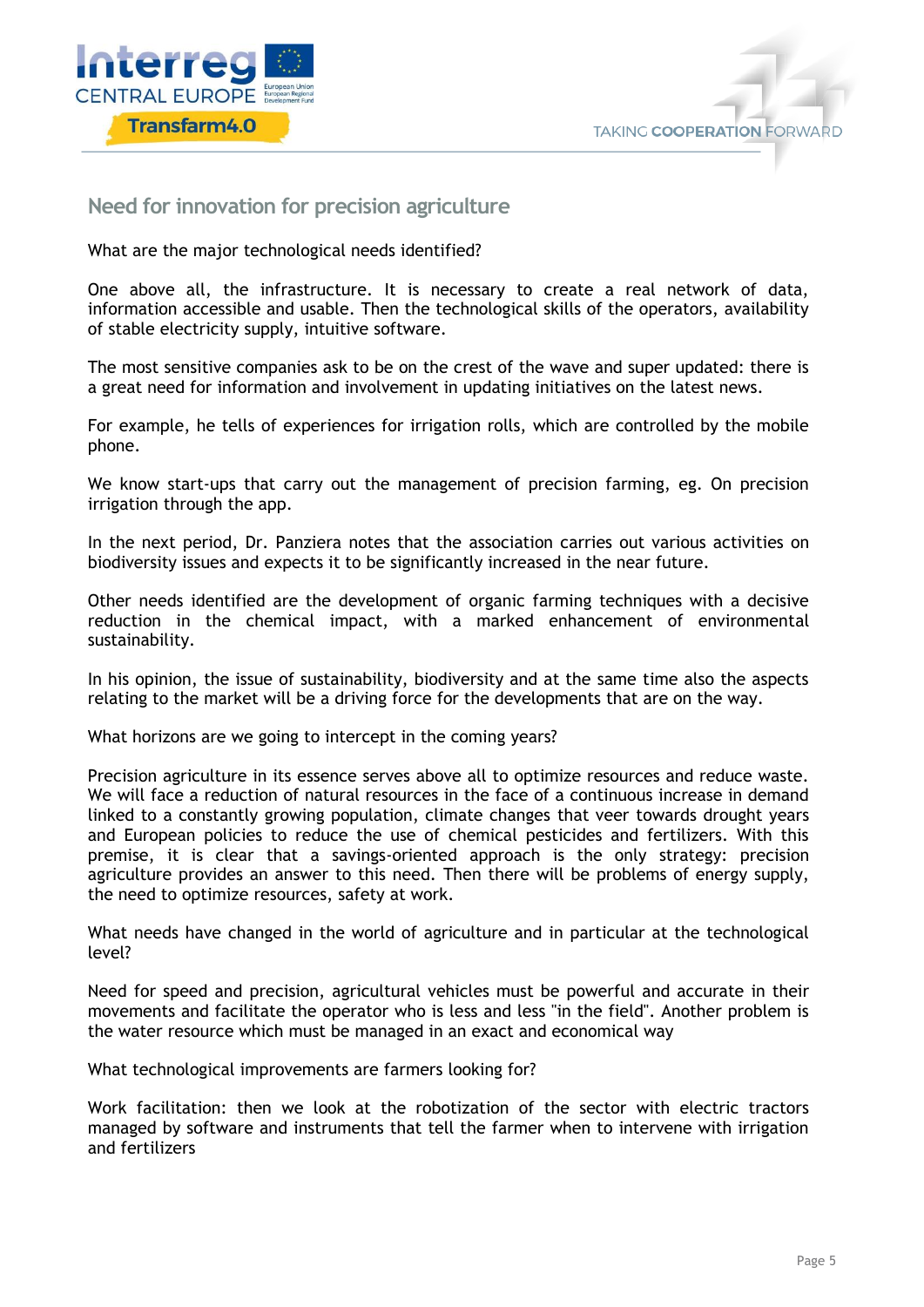



#### <span id="page-6-0"></span>**Digitalization and agriculture**

What is the state of the art today?

There are many innovations but few farmers capable of embracing them. The situation of Italian agriculture is mostly based on direct farmers, perhaps not very young, who have little aptitude for technology. The situation changes for large groups or for large landowners who do not constitute the majority of farmers at a numerical level. I think dividing into these two meager groups is significant for a technology development discourse. Currently the diffusion, use and awareness about precision agriculture is very scarce (we are around 1-2% of the total farms in the area) and patchy with some, rare, realities that stand out and make from open track. The reality of precision agriculture impacts above all with a mentality that struggles to open up to change. Agriculture is still in the hands of the "old" and unfortunately this limits the spread of technological innovation. We could talk about it for hours, but until a young and passionate layer is built it will be difficult to change that fact. For example, it makes you smile, if you think about it, that people up to 40 years of age are considered young farmers (ANGA)

#### What level of digitization do farms need today?

Depends on the size of the farm. If for the small ones, digitalization is used for direct sales, perhaps through the use of social networks or for home delivery services, for the large ones, digitalization serves to increase the efficiency of work and the speed with which to make decisions in the field (when to irrigate, when to fertilize, which pathogens attacked the crop.

#### How to access these innovations?

The category associations and European tenders are crucial. Access to innovations requires training and investment. For training, it is necessary to turn to experienced, young and passionate people who have studied the subject and can direct individual companies according to specific needs. As far as investments are concerned, there are specific calls for tenders, contributions, start-ups, but above all, the commitment and targeted investment of individual companies must be worth. It is necessary to invest and take risks to get benefits. First, Dr. Panziera in particular believes that as far as digitization is concerned, the pandemic has given a significant boost that has also favored the transition to the use of technology for remote activities not only for events and training, but also forced farmers to approach whether nothing else is the theme for their own activities 'in the field'. Coldiretti constantly monitors the good practices that are highlighted in our territory. A first example: with satellite systems or with the more painstaking use of drones, you have control systems without waste, for example for irrigation. For example: the hillside vineyard. The farmer once moved in conditions of extreme discomfort and danger with the atomizer. Now, with a first drone you can do an analysis and later with another drone of greater power you can make a precision spraying.